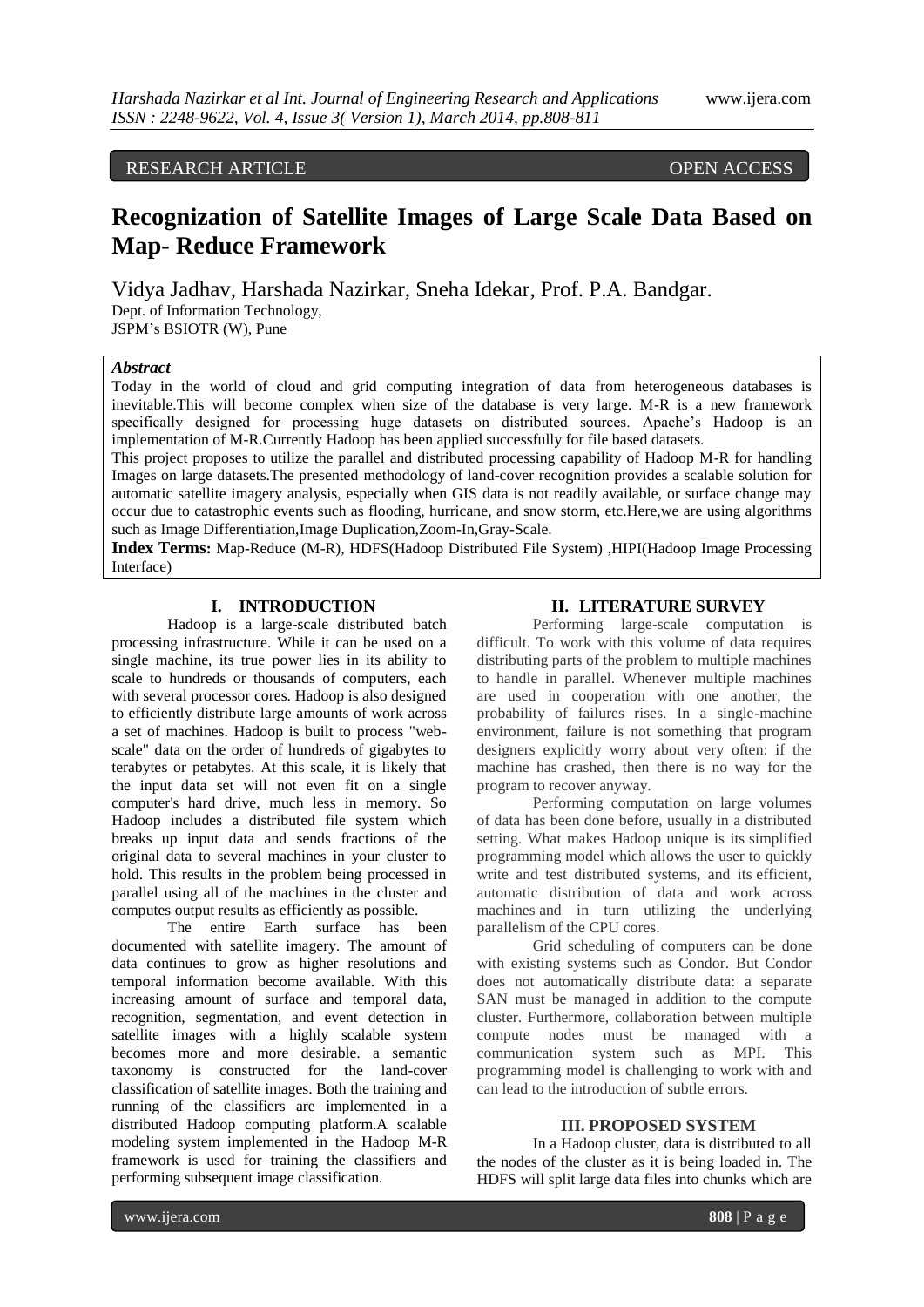managed by different nodes in the cluster. In addition to this each chunk is replicated across several machines, so that a single machine failure does not result in any data being unavailable. An active monitoring system then re-replicates the data in response to system failures which can result in partial storage. Even though the file chunks are replicated and distributed across several machines, they form a single namespace, so their contents are universally accessible.

Data is conceptually **record-oriented** in the Hadoop programming framework. Individual input files are broken into lines or into other formats specific to the application logic. Each process running on a node in the cluster then processes a subset of these records. The Hadoop framework then schedules these processes in proximity to the location of data/records using knowledge from the distributed file system. Since files are spread across the distributed file system as chunks, each compute process running on a node operates on a subset of the data. Which data operated on by a node is chosen based on its locality to the node: most data is read from the local disk straight into the CPU, alleviating strain on network bandwidth and preventing unnecessary network transfers. This strategy of moving computation to the data, instead of moving the data to the computation allows Hadoop to achieve high data locality which in turn results in high performance.



## **IV. SYSTEM ARCHITECTURE**

The system architecture includes the following-1.Large no. of images stored in file system.2.This Bundle of images is fed to hadoop distributed file system.3.On HDFS , we execute set of operations like duplicate image removal , zoom in and find differences among Images,using M-R Programs.4.The Result is then uploaded in web server,and shown to user through web application.



# **V. ALGORITHMS USED**

# **1) Zoom in Algorithm**

This algorithm takes the original image, creates four image tiles out of it, that means splits the original image into four pieces, re-draws each of the part on each of the four new images. Size of each of the new image is equal to the original size. For eg. Original image  $= 100*100$  size, Split it into four parts of 50\*50 size Each next we re-draw these parts into 100\*100 size images. hence, we get four 100\*100size images from original image of 100\*100size.

#### **2) Difference Algorithm**

Here we divide the images into small chunks. We compare the respective chunks of image one and image two.

Comparison process :

- 1. Compare the intensity of the chunks
- 2. Compare the color codes of chunks

if chunks are different then mark the chunks with a red box.Again repeat the comparison process for all the chunks. And draw a new image with the red boxes marked i.e. showing the differences. Upload the difference image on tomcat server.

#### **3)Duplication Algorithm**

In this algorithm, we divide the images into small chunks. We compare the respective chunks of images. We have a sequence file with all the files of a binary data and it is the actual job that will filter  $\&$ find the duplicates.

#### **4)Grayscale Algorithm**

A grayscale image is simply one in which the only colors are shades of gray. The reason for differentiating such images from any other sort of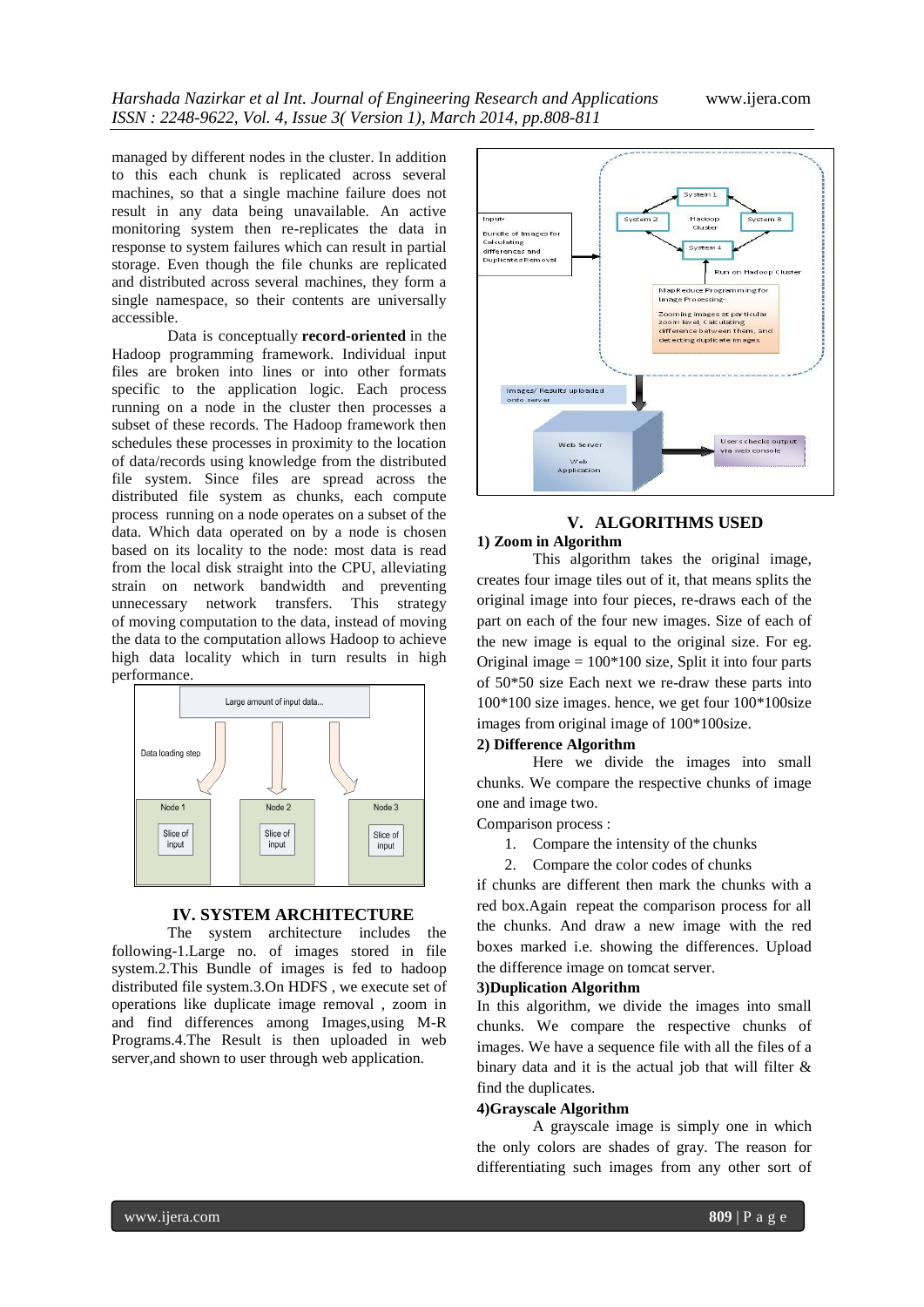color image is that less information needs to be provided for each pixel. In fact a `gray' color is one in which the red, green and blue components all have equal intensity in [RGB space,](http://homepages.inf.ed.ac.uk/rbf/HIPR2/rgb.htm) and so it is only necessary to specify a single intensity value for each pixel, as opposed to the three intensities needed to specify each pixel in a [full color image.](http://homepages.inf.ed.ac.uk/rbf/HIPR2/colimage.htm) Often, the grayscale intensity is stored as an 8-bit integer giving 256 possible different shades of gray from black to white.

## **VI. TECHNOLOGY USED**

#### **M-R Framework**

MapReduce is also a data processing model . Its greatest advantage is the easy scaling of data processing over multiple computing nodes. Under the MapReduce model, the data processing primitives are called *mappers* and *reducers* . Decomposing a data processing application into mappers and reducers is sometimes nontrivial. But, once you write an application in the MapReduce form, scaling the application to run over hundreds, thousands, or even tens of thousands of machines in a cluster is merely a confi guration change. This simple scalability is what has attracted many programmers to the MapReduce model.

```
\triangleright Pseudo-code for map and reduce functions for
    word counting
```

```
map(String filename, String document)
```

```
{
```
}

```
List<String>T =tokenize(document);
for each token in T 
{ 
emit ((String)token, (Integer) 1); 
 }
```
} reduce(String token, List<Integer> values) {

```
Integer sum = 0;
Understanding MapReduce 13
 for each value in values 
{
```
 $sum = sum + value$ ;

} emit ((String)token, (Integer) sum);

## **The HIPI Framework**

HIPI was created to empower researchers and present them with a capable tool that would enable research involving image processing and vision to be performed extremely easily. With the knowledge that HIPI would be used for researchers and as an educational tool, we designed HIPI with the following goals in mind.

- 1. Provide an open, extendible library for image processing and computer vision applications in a MapReduce framework
- 2. Store images efficiently for use in MapReduce applications
- 3. Allow for simple filtering of a set of images
- 4. Present users with an intuitive interface for image-based op- erations and hide the details of the MapReduce framework
- 5. HIPI will set up applications so that they are highly paral lelized and balanced so that users do not have to worry about such details

### **VII. ACKNOWLEDGEMENT**

We take this opportunity to thank our project guide and Head of the Department Prof. P.A.Bandgar for their valuable guidance and mentoring through out this project. Additionally, we must give great thanks to Miss. Sneha Mam and Mr.Bhagat sir for guidance and support.

### **REFERENCES**

- [1] J. Dean and S. Ghemawat, Mapreduce: Simplified data processing on large clusters, Communications of the ACM, vol. 51, no. 1, pp. 107-113, Jan. 2008.
- [2] T. White, Hadoop: The Definitive Guide, 2nd ed. O'Reilly Media / Yahoo Press, 2010.
- [3] J. Talbot, R. M. Yoo, and C. Kozyrakis, Phoenix++: Modular mapreduce for sharedmemory systems, in Proc. of the Second International Workshop on MapReduce and Its Applications, New York, NY, USA: ACM, 2011, pp. 9- 16.
- [4] B. He, W. Fang, Q. Luo, N. K. Govindaraju, and T. Wang, Mars: A mapreduce framework on graphics processors, in Proc. of the 17th International Conference on Parallel Architectures and Compilation Techniques, New York, NY, USA: ACM, 2008, pp. 260-269.
- [5] J. Ekanayake, H. Li, B. Zhang, T. Gunarathne, S.- H. Bae, J. Qiu, and G. Fox, Twister: A runtime for iterative mapreduce, in Proc. of the 19th ACM Int. Symposium on High Performance Distributed Computing, New York, NY, USA: ACM, 2010, pp. 810-818.
- [6] ADAMS, A., JACOBS, D., DOLSON, J., TICO, M., PULLI, K., TALVALA, E., AJDIN, B., VAQUERO, D., LENSCH, H., AND HOROWITZ, M. 2010. The frankencamera: an experimental platform for computational photography. ACM SIGGRAPH 2010 papers, 1– 12.
- [7] APACHE, 2010. Hadoop mapreduce framework. http://hadoop.apache.org/mapreduce/.
- [9] CONNER, J. 2009. Customizing input file formats for image processing in hadoop. Arizona State University. Online at: http://hpc. asu. edu/node/97.
- [10] P. M. Atkinson and A. R. L. Tatnall. Neral networks in remote sensing. International Journal of Remote Sensing , 18(4):699–709, April 1997.